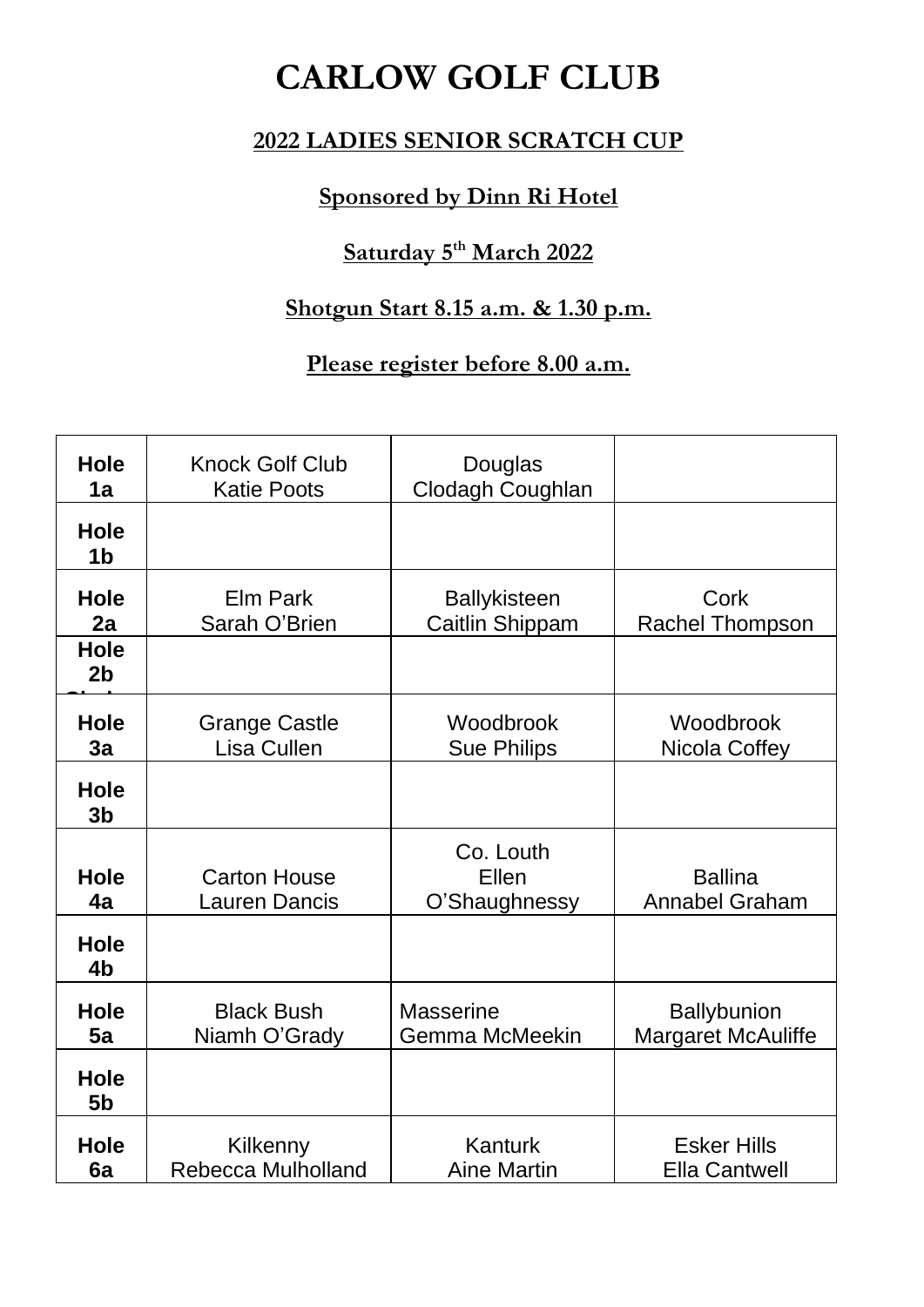| Hole<br>6 <sub>b</sub>         |                                                |                                               |                                              |
|--------------------------------|------------------------------------------------|-----------------------------------------------|----------------------------------------------|
| Hole<br>7a                     | <b>Ballyneety</b><br><b>Eithne Hehir</b>       | <b>Baltinglass</b><br>Laia Darcy              | <b>Bunclody</b><br><b>Marie Dwyer</b>        |
| <b>Hole</b><br>7b              |                                                |                                               |                                              |
| <b>Hole</b><br>8a              | Howth<br>Karen O'Brien                         | Lee Valley<br><b>Roisin Murray</b>            | Roscommon<br>Anna Higgins                    |
| <b>Hole</b><br>8b              |                                                |                                               |                                              |
| <b>Hole</b><br>9a              | K. Club<br><b>Danielle Palmer</b>              | Courtown<br>Sarah Donnellan                   | <b>Baltinglass</b><br><b>Molly Byrne</b>     |
| Hole<br>9 <sub>b</sub>         |                                                |                                               |                                              |
| Hole<br>10a                    | Castlewarden<br>Clodagh Walsh                  | <b>Ballykisteen</b><br>Lauren Kelly           | Killarney<br><b>Corrina Griffin</b>          |
| <b>Hole</b><br>10 <sub>b</sub> |                                                |                                               |                                              |
| <b>Hole</b><br>11a             | <b>Elam Park</b><br><b>Kate Fleming</b>        | Edmondstown<br>Evelyn Park                    | <b>Mallow</b><br>Jennifer Hickey             |
| <b>Hole</b><br>11 <sub>b</sub> |                                                |                                               |                                              |
| <b>Hole</b><br>12a             | <b>Royal Curragh</b><br><b>Charlie Maxwell</b> | <b>Royal Portrush</b><br><b>Olivia Currie</b> | Grange<br>Elisa Corcoran                     |
| <b>Hole</b><br>12 <sub>b</sub> |                                                |                                               |                                              |
| <b>Hole</b><br>13a             | Lismore<br><b>Fiona Howard</b>                 | Carlow<br><b>Helena Burke</b>                 | Hollywood<br><b>Deisin Filiz</b>             |
| <b>Hole</b><br>13 <sub>b</sub> |                                                |                                               |                                              |
| <b>Hole</b><br>14a             | Portarlington<br>Jiaren Eina Pang              | Carlow<br>Ann Maria Brennan                   | <b>Royal Portrush</b><br><b>Ella Proctor</b> |
| Hole<br><b>14b</b>             |                                                |                                               |                                              |